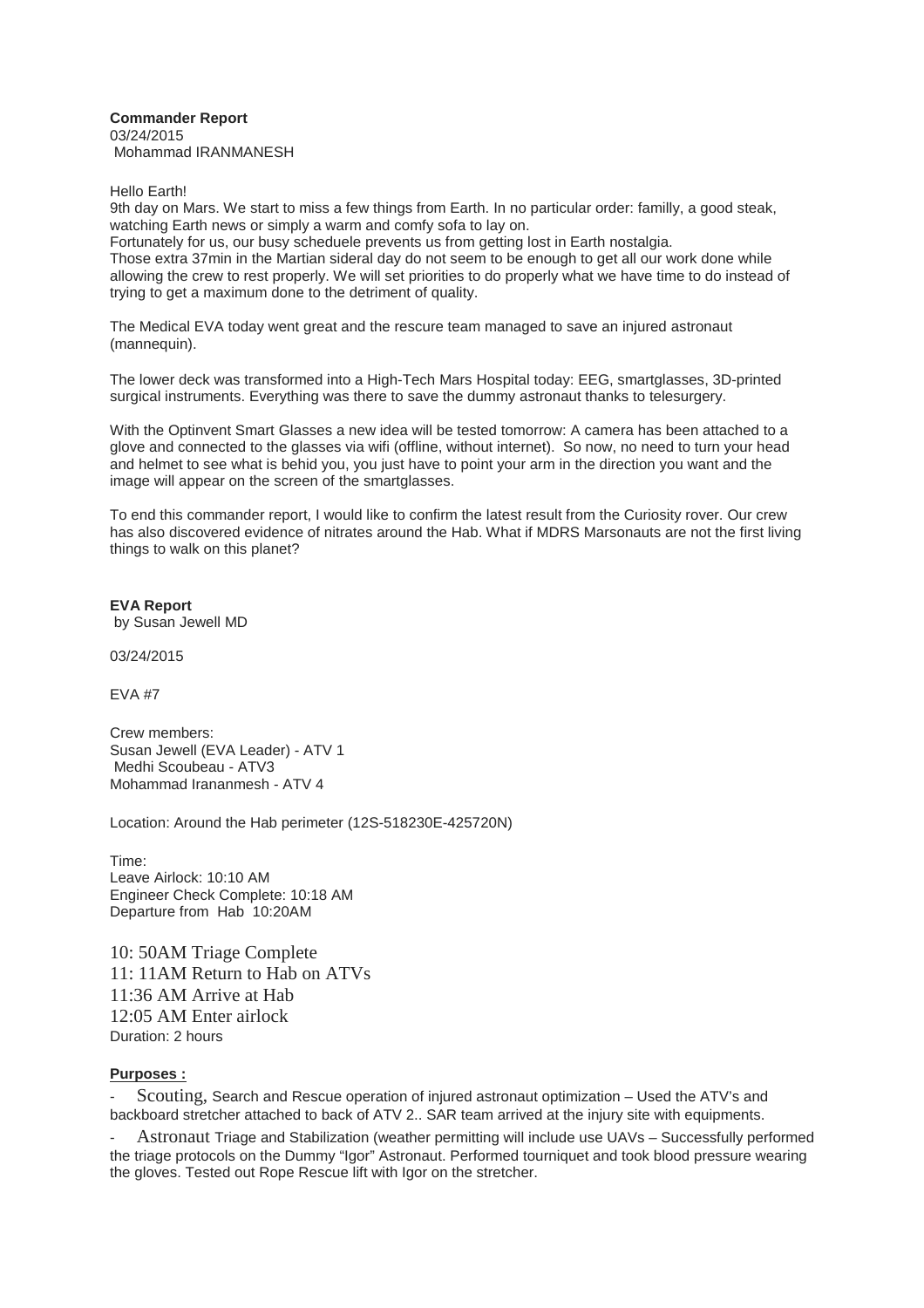- Evacuation and Transport of astronaut back to hab on back of the ATV.
- Testing SOP procedures- successful.

**Cheers** Susan

Hello Mission Support,

## **Engineering Report**

Date: March 24, 2015 Crew Engineer Name: Mehdi Scoubeau

Diesel – 74% Propane – 55% Gasoline – 8 gallons in tank Water (trailer) – distance from top: 68 cm Water (static) – distance from top: 45 cm Trailer to Static Pump used - no Water (loft) – 38 gallons Static to Loft Pump used – yes

Atv # Oil Checked: all full

Atv # Fuel Used Gals: 2 gallons (for tomorrow and today)

Atv # Tires Status: all ok

Atv # Hours Used Day: ATV1, ATV3 and ATV4 for 10min

Atv # Notes And Comments: When the engine is cold, ATV3 and 4 stall when we release the throttle lever, is that normal? Once the engine is warm, they work just fine. Maybe they might need maintenance soon.

Summary of Engineering activities:

- I prepared the EVA of tomorrow by cleaning the helmets and the headsets/micros.

- On main generator

- Internet connection via WiFi

- HALpr on

Questions and Concerns to Mission Support:

- Some pages ("record eva plan" and "explore possible eva routes", for example) on HALpr do not seem to be available because of an "internal server error".

Thank you, Mehdi Scoubeau

**Journalist Report**  03/24/2015 Susan Jewell MD

Humans on planetary surface expedition are high risk missions and high probability of serious injuries, for example, falling down a cliff edge or into deep crevices can happen. Our mission today was focused on the next phase of the medical EVA (MEVA) where we where testing the Search and Rescue procedures using the ATVs and backboard stretcher and trying the "Rope Rescue" from a cliff edge. It was difficult